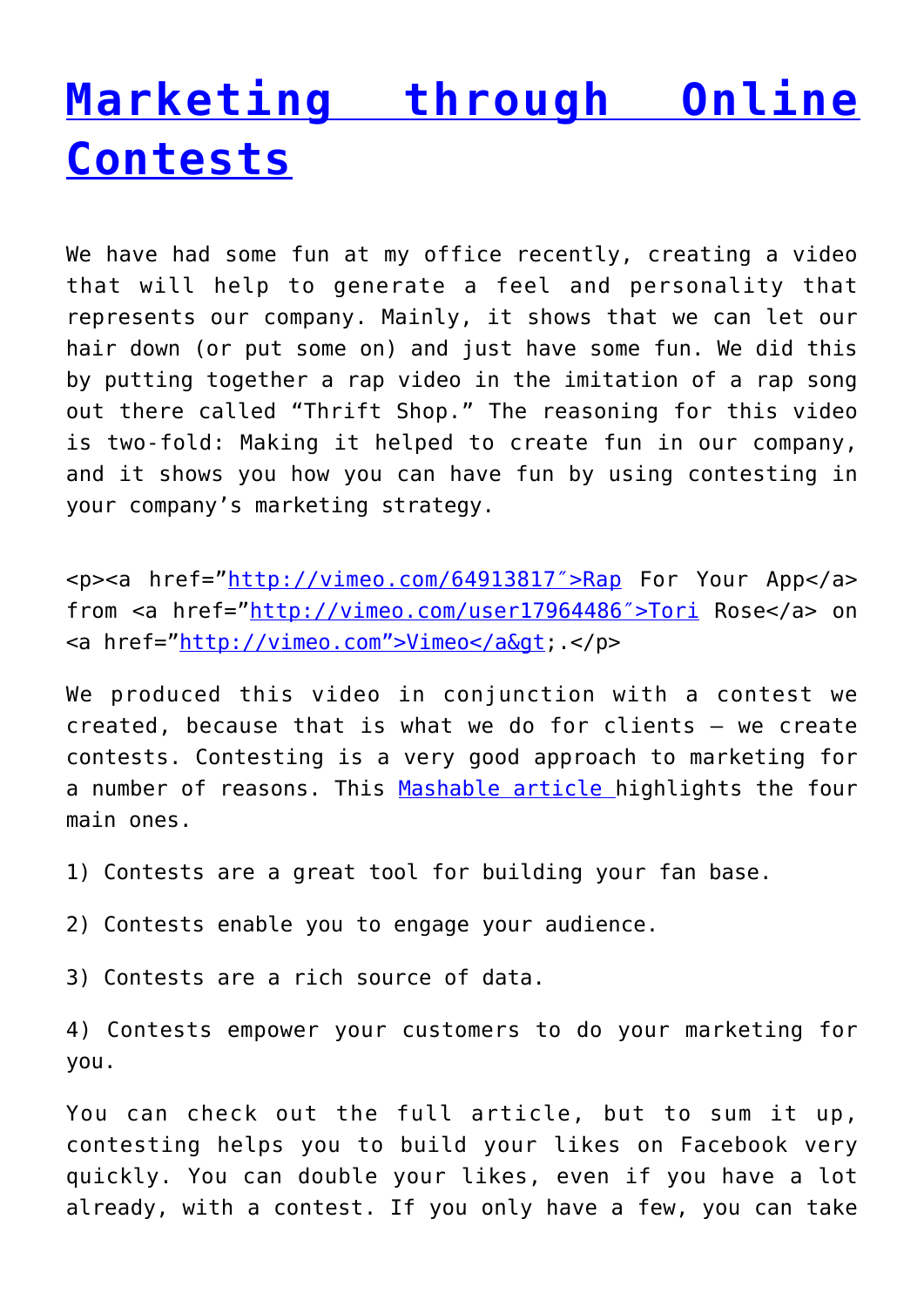this up multiple times. You can engage your audience with user-generated content, which is what we did with creating a video and asking for a video in return to win a prize. This competitive nature is part of the human drive, and when others share their personal material, it invests them in your brand.

Getting data is crucial to building relationships, and contests are a key way to do that. This data will help your company to learn a lot about your potential clients during this interaction, so you can better understand their needs and how to provide value to them. It is also nice to have your clients share your story and to help you market. That is what a good contest can do – allow your customers to share with others and help foster name recognition.

When coordinated with an overall social media marketing plan, a good contest can be a powerful tool. What are you doing to create a contest that people will talk about and share with others? Oh, and feel free to enter our contest and [Rap for](https://www.facebook.com/efficience/app_112813808737465) [Your App](https://www.facebook.com/efficience/app_112813808737465). You just might be the winner of a free mobile app for your company – built by [Efficience](http://efficience.us/), of course!

# **[Want Big Bucks? Think Elegant](http://anentrepreneurialjourney.com/want-big-bucks-think-elegant-organization/) [Organization](http://anentrepreneurialjourney.com/want-big-bucks-think-elegant-organization/)**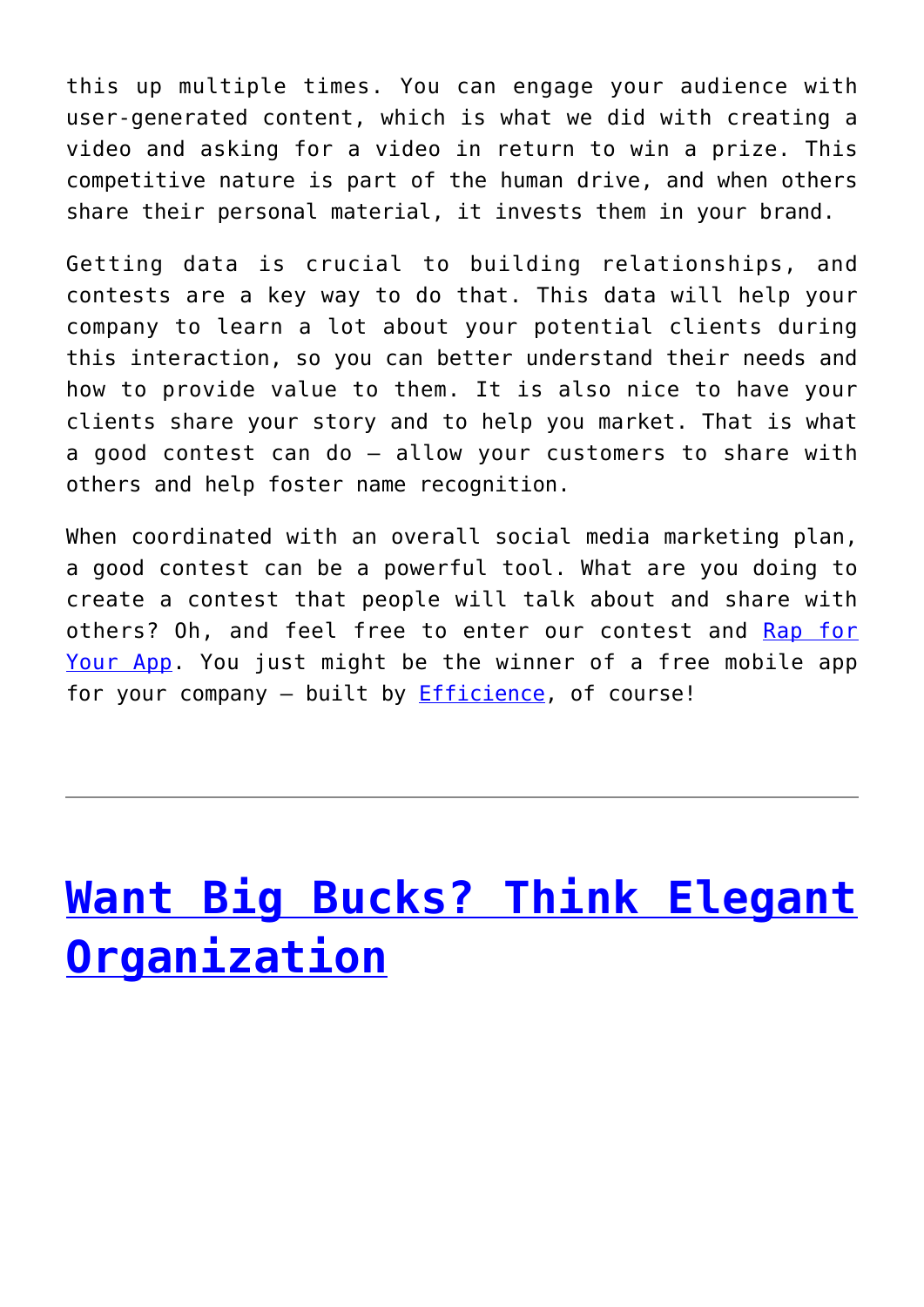What is it about Facebook, LinkedIn, and Amazon that we can't stay away from them? What makes them so valuable? Well the answer is elegant organization. Let me give you a little background to explain what this means.



Back at the World Economic Forum International Media Council, in Davos, Switzerland, Mark Zuckerberg was 22. He was asked a question by a big media mogul, inquiring what his secret was and how could the mogul's publishing company start a community like Facebook. Zuckerberg just sat quiet for a second and, as everyone was waiting for the secret sauce, he said in his direct, geek way, "You can't!" Then he just stared and, with everyone let down, he went on to add what the real secret was all about.

He said a little later that they were all asking the wrong question. You don't start communities, they already exist and they are already doing what they want to do. He then said the question you should be asking is how you can help them do what they want to do better. That was it! If you think about Harvard, where Facebook was started, they were in a community doing what they wanted to do for more than 300 years. Zuckerberg just helped them do it better.

This story was told by Jeff Jarvis who was at the summit and wrote the book What Would Google Do? I had read the book a few years back. I decided to read it again after a recommendation by sales guru Jeffrey Gitomer's list of ["A Dozen Books to Own](http://www.gitomer.com/articles/View.html?id=16254) [and Read – At Least Once."](http://www.gitomer.com/articles/View.html?id=16254) I picked it back up and started to go through it and look at how I can apply things today. We are building a few mobile applications right now that have the potential to help people organize their communities in a way that makes them better and get more information out of the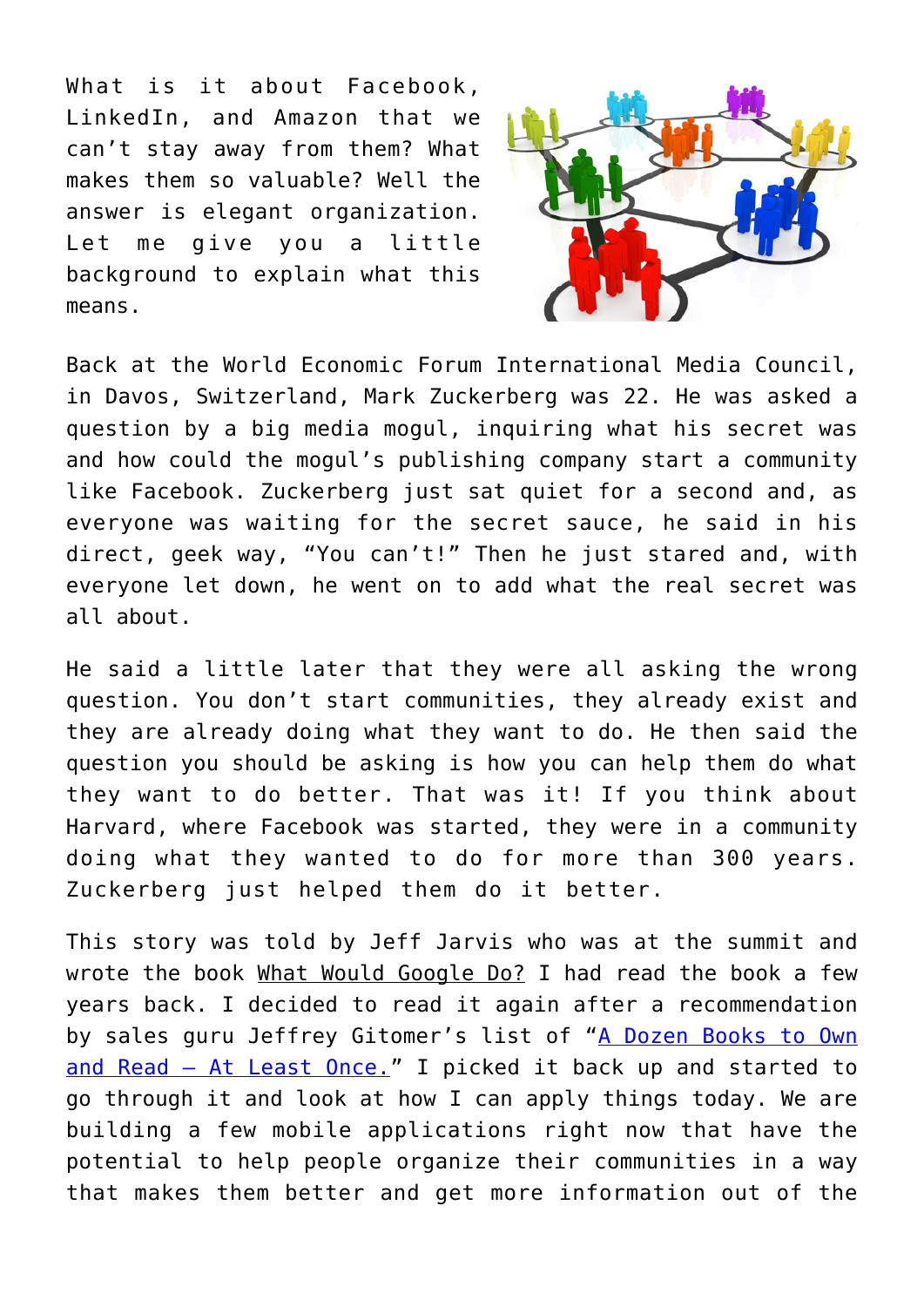community.

If you are doing anything in the area of building web applications or in building mobile apps, or you have one already that is bringing a community together to be more organized, I would think this book would be helpful to advance your thinking on community organization and a lot of other principles that Google uses to be successful.

If you think about some of the companies that help with organization, in addition to what I mentioned above, several like Skype, AOL and Yahoo give us tools to organize collaboration. You get photo organization with Flickr. Wikipedia helps to organize knowledge. There are many other successful companies and when you think about it what they are doing, it is elegant organization.

What are you doing to make organization more elegant, to make your business better, for growth opportunities, and to realize the big bucks?

# **[Follow the Big Trends or the](http://anentrepreneurialjourney.com/follow-the-big-trends-or-the-small-ones/) [Small Ones?](http://anentrepreneurialjourney.com/follow-the-big-trends-or-the-small-ones/)**

I have talked to a lot of people about the big trend of

mobile, the growth in this area, how it is changing the way we do business, and how if we don't want to be left behind, we need to adapt. Some of this has a longer time horizon and some of it needs to be thought about in the short-term.

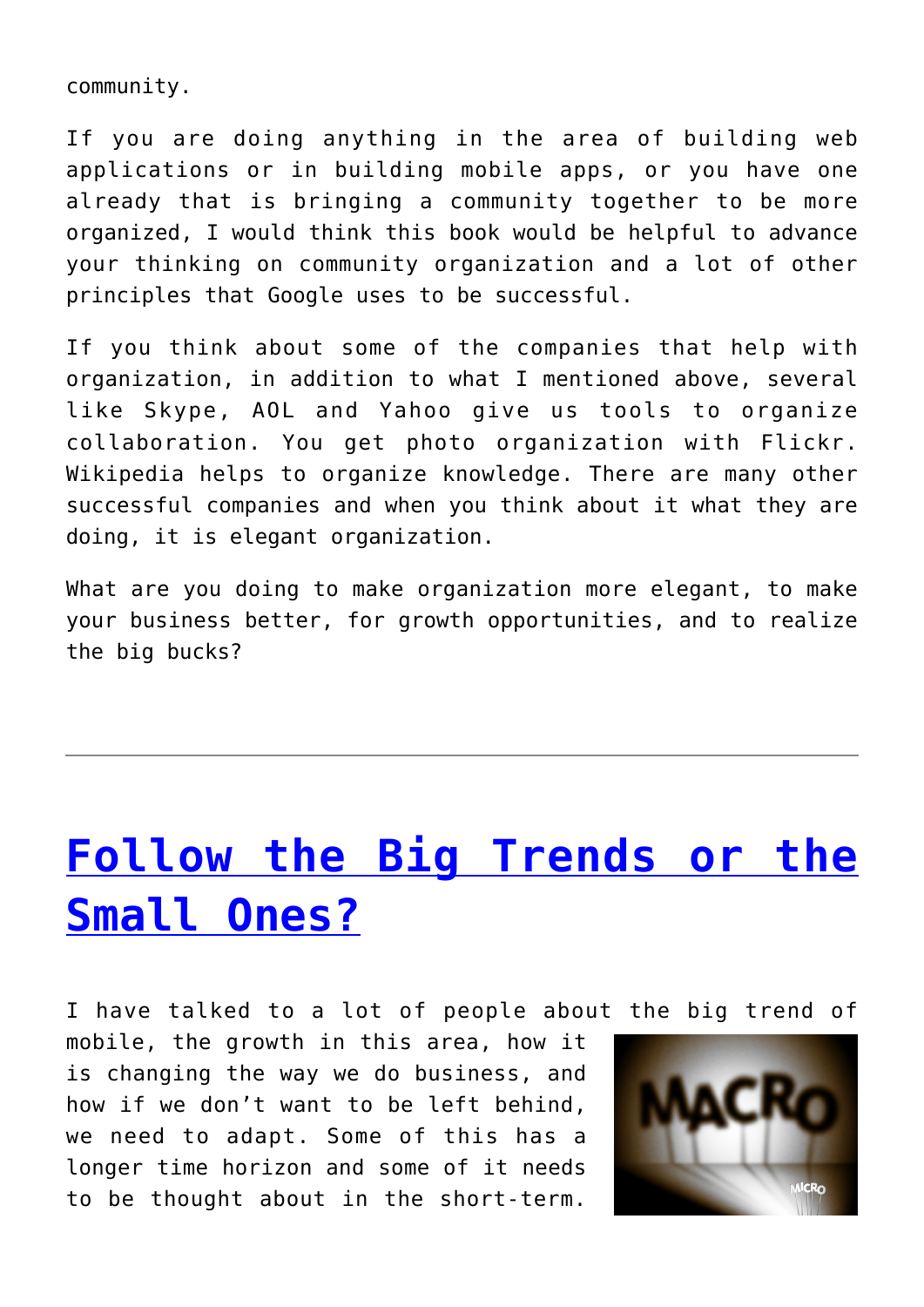The point is that this is a Macro trend that is happening and one that may be less of a concern than building your small [tribe](http://www.amazon.com/Tribes-We-Need-You-Lead/dp/1591842336/ref=sr_1_1?ie=UTF8&qid=1362869138&sr=8-1&keywords=seth+godin+tribe+book) of followers that make a difference to the revenue and profits of your company.

Seth Godin's blog on *Macro Trends Don't' Matter so Much*, makes a point that I agree with for the more focused, short-term aspects that drive your business. He says that the Macro trends, like internet subscribers some year in the future, or the number of Spanish speakers as a percent of world population, are not the key drivers to your growth and the group you are after. We could add things like, *Who will have more in Apple's IOS or Android's platforms by 2020? What percent of the world total output will China make up in the next 20 years?*

These trends are nice to watch, and some of you may want to think about it more than others. However, the key is that most companies and organizations need dozens, hundreds, or thousands to make a difference in their world. They don't need access to all Spanish speakers, to all internet subscribers, or all those on Apple's platform. What they need is the ability to spread the word among a [tribe](http://www.amazon.com/Tribes-We-Need-You-Lead/dp/1591842336/ref=sr_1_1?ie=UTF8&qid=1362869138&sr=8-1&keywords=seth+godin+tribe+book) of followers that are like-minded and passionate about your unique "[purple cow"](http://www.amazon.com/Purple-Cow-New-Transform-Remarkable/dp/1591843170/permissionmarket) offering.

This is where you what to really drill down into who your client is and what it is he wants. Robert Bloom, in his amazing book "The Inside Advantage," gives us a step-by-step process for drilling down to the true look and feel of who your client is and what is unique about what you are offering him. Knowing your customers in this way will allow the laserlike focus to zero in on your [tribe.](http://www.amazon.com/Tribes-We-Need-You-Lead/dp/1591842336/ref=sr_1_1?ie=UTF8&qid=1362869138&sr=8-1&keywords=seth+godin+tribe+book)

Finishing up in Seth's blog, he says that the big trends are a numbers game, and that by realizing that, you are "treating the market as an amorphous mass of interchangeable parts." You realize the micro is more important than the macro and that it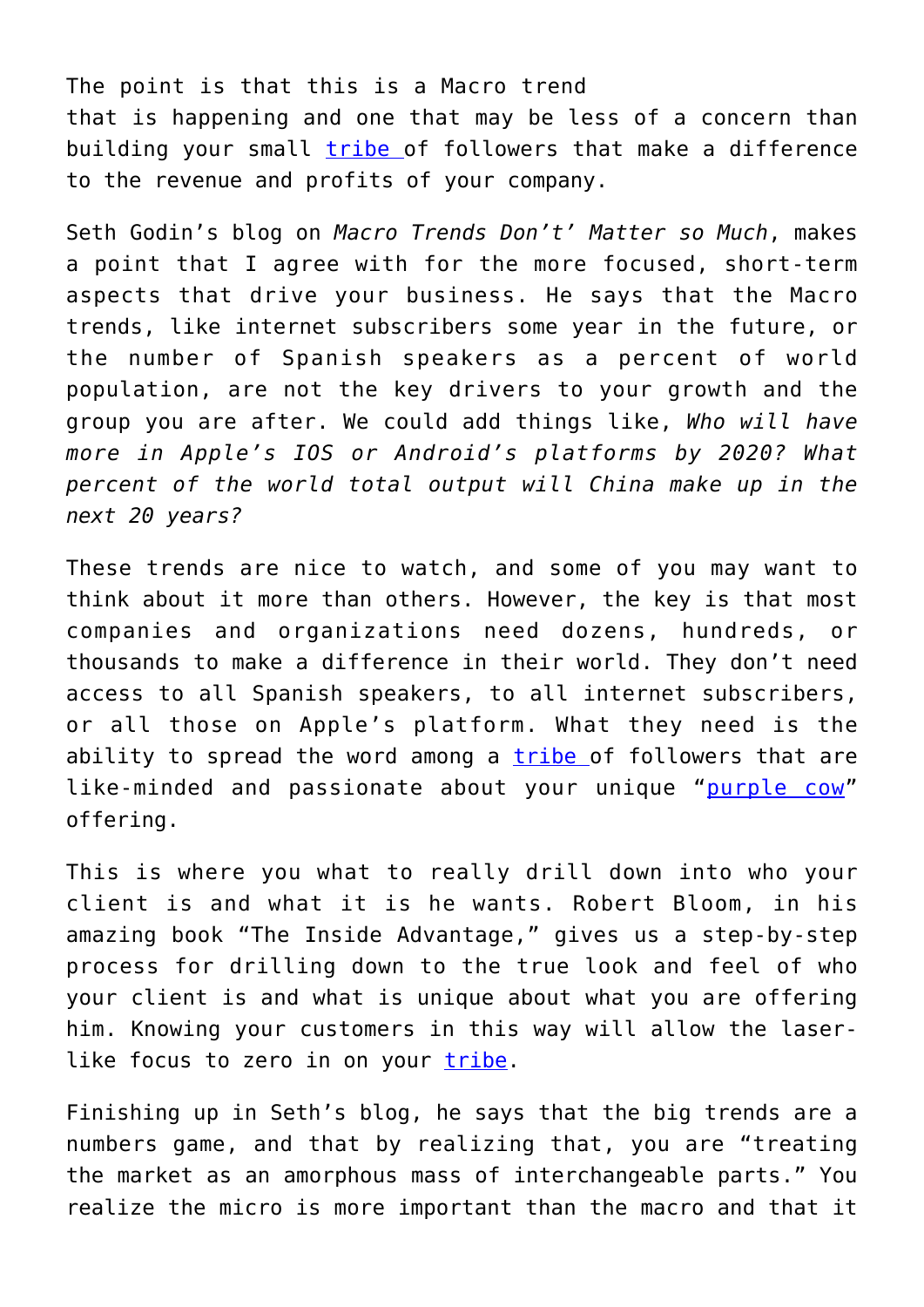is about the people – that we are individual human beings and we have names, desires, wants and interest.

What is your micro group that you are focused on?

### **[Riding the Wave or Being](http://anentrepreneurialjourney.com/riding-the-wave-or-being-knocked-over/) [Knocked Over?](http://anentrepreneurialjourney.com/riding-the-wave-or-being-knocked-over/)**

Have you thought about how fast things change and how really different things have become with how you work and live? Think about the companies that you use every day that didn't even exist ten years ago. Think about how you use your [smartphone](http://en.wikipedia.org/wiki/Smartphone) today and access **Facebook**. How different, both good and bad, was your life back then?

Consider all this from a business perspective. What new companies have appeared or disappeared because of a new innovative idea? Things move so rapidly! A company can go from zero to hero in a flash, but one can also go from kingpin to trash bin in the blink of an eye. What happened to [MySpace,](http://en.wikipedia.org/wiki/Myspace) and what is occupying that building near you that was once [Blockbuster?](http://en.wikipedia.org/wiki/Blockbuster_(company))



The point is that technology and connectivity are changing the world so fast that items and companies we consider staples, such as Google and Facebook, may not even be around in 5 or so years. I recently read a **[Forbes article](http://www.forbes.com/sites/ericjackson/2012/04/30/heres-why-google-and-facebook-might-completely-disappear-in-the-next-5-years/2/)** that shared a perspective on this topic.

According to the **article**, companies in the early years of the web 1.0 like Yahoo, Amazon, or Google didn't see the social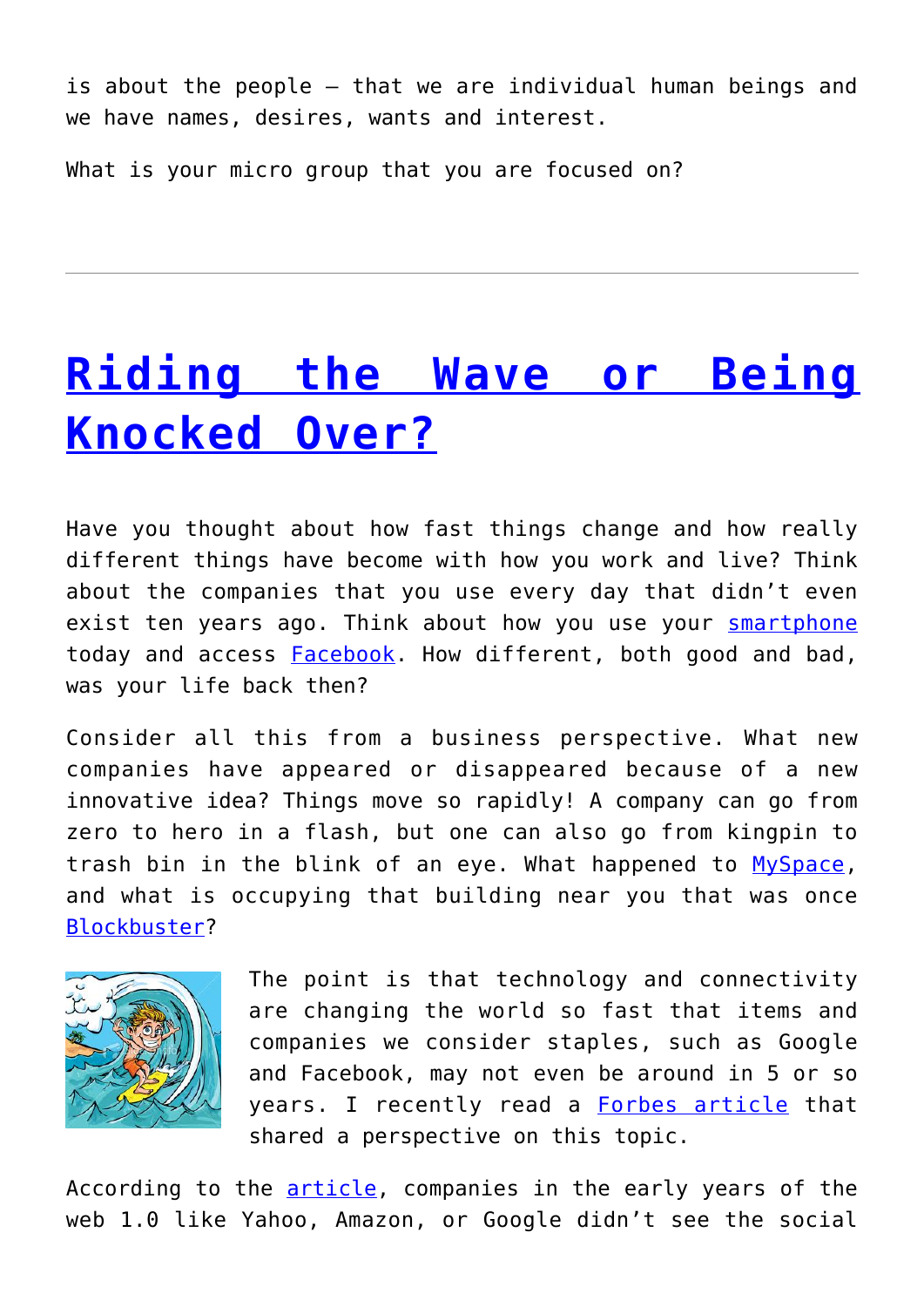aspects of web 2.0. Now in web 3.0, the social companies have not adapted to the current world of the Smartphone.

Will [Google](http://en.wikipedia.org/wiki/Google) face a challenge as better ways to search on smartphones appear? Will [Amazon](http://en.wikipedia.org/wiki/Amazon.com) and [Facebook](http://en.wikipedia.org/wiki/Facebook) keep up as more people use their phones to shop and connect instead of the desktop? Which one of these companies will be hit by a new idea brewing up in the garage right now?

Is there an opportunity for you in this space? If mobile can disrupt Google and Facebook what can it do to your business?

### **[Our Instincts Are Social](http://anentrepreneurialjourney.com/our-instincts-are-social/)**

As discussed in the [X-Factor Blog](http://efficience.us/greg/discovering-your-x-factor/), I attended and spoke at the [Nerve Conference](https://www.signup4.net/public/ap.aspx?EID=EONE10E&TID=P3dbjOcHgvzIdeLCOpUWuw%3d%3d) in Atlanta just over a week ago and had a great time! We listened to some interesting speakers and had a



fun spending time with our EO friends and meeting some young aspiring entrepreneurs. The breakout went well! The X-Factor

content leads to such powerful discussions and opens us up to the possibilities of creating breakthrough opportunities for our businesses.

The conference theme "Dream, Challenge, and Lead" was inspiring. They kicked it off with video of [Martin Luther](http://www.thekingcenter.org/about-dr-king) [King, Jr](http://www.thekingcenter.org/about-dr-king). Then a gentleman came up on stage looking like a young Dr. King and orated the " $I$  Have a Dream" speech. What a powerful experience!

We later listened to the [three young international workers](http://dsc.discovery.com/adventure/u-s-hikers-held-hostage-in-iran-for-more-than-two-years-finally-freed-for-1m.html)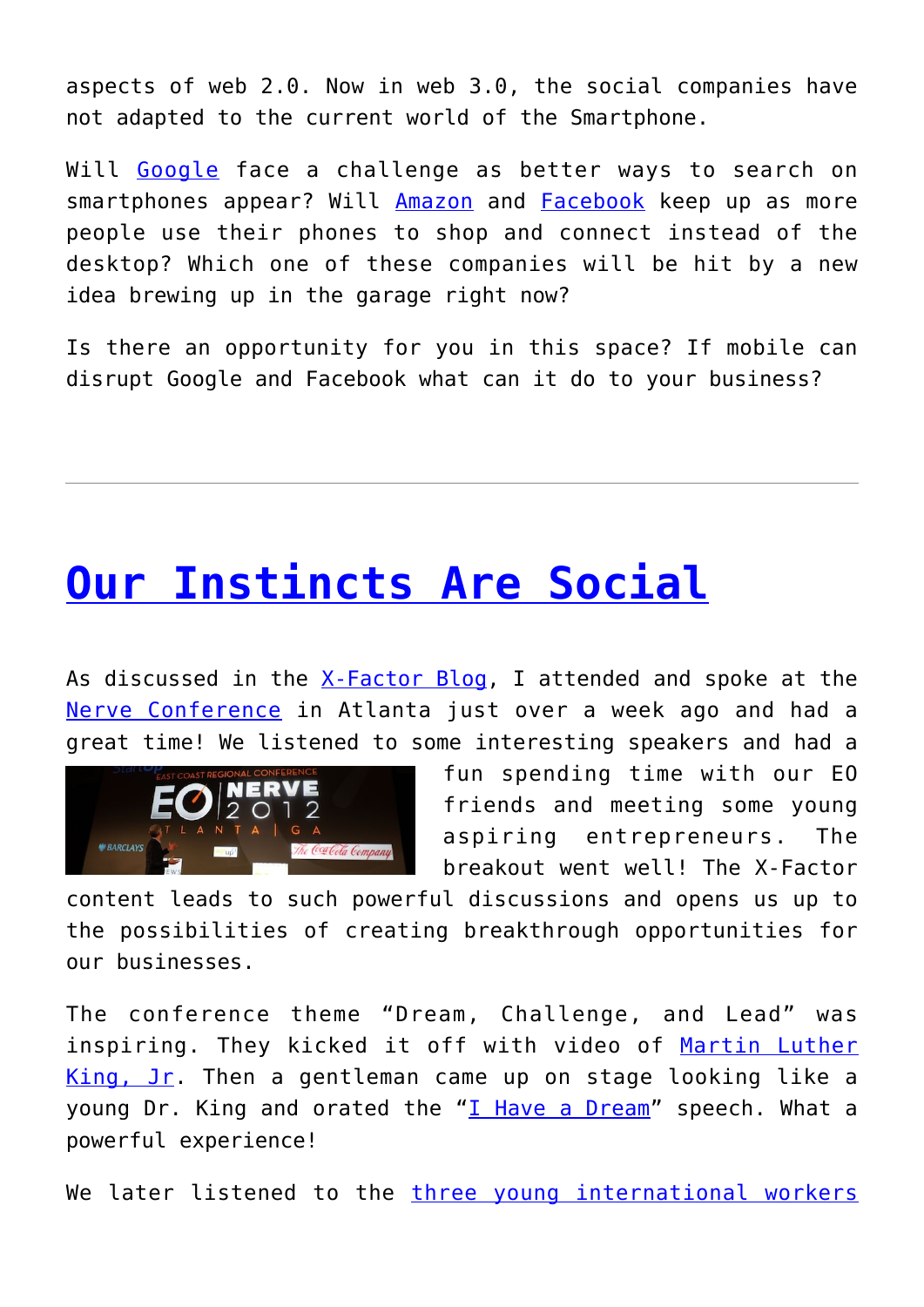that had been captured and held hostage for over a year because they had been hiking near Iran. It was seriously challenging to listen to them share their stories, let alone be in their situation for that amount of time. They spent much of the time in solitary confinement, and they spoke in depth about how incredibly difficult that was for them. Their stories on this hit me hard and reinforced how social a species we really are. When we don't have human contact, we are driven to a psychological breaking point.

The natural instincts we have to be social would explain the success of social networking and the intrigue we have around the success of Facebook. So when we were told the [Winklevoss](http://en.wikipedia.org/wiki/Winklevoss_twins) [Brothers](http://en.wikipedia.org/wiki/Winklevoss_twins) were speaking, we packed the conference room. They came up with the idea of a social website and asked [Mark](http://en.wikipedia.org/wiki/Mark_Zuckerberg) [Zuckerburg](http://en.wikipedia.org/wiki/Mark_Zuckerberg) to try and build it, and then he went off and built one himself. The twins talked about their work habits and the challenges of being Olympic caliber rowers. They did a great job comparing Olympic sport to the business world and what they are doing today.

They didn't really break out into the issue we all wanted to hear about and what really happened with the [Facebook](http://en.wikipedia.org/wiki/Facebook) before Q&A. However, we jumped right in and asked when they took questions. They shared that they felt it was pure fraud, and they were very disturbed by his actions. I would say they don't have much to complain about with [Facebook stock](http://online.wsj.com/article/SB10001424052970204879004577110780078310366.html) getting ready to go public, and they also got rich while training for the Olympics. They have new ideas (shhh it's a secret) that they are exploring with all that money they have now.

I find it very beneficial to be at these conferences (being social) and to gain exposure to the experiences of proven and successful people, whether they are the speakers or the members attending. I was excited to meet a couple of young entrepreneurs with that look in their eyes that says they're ready to go after something big and create something from nothing. Quinn and Michelle go out and make the world a better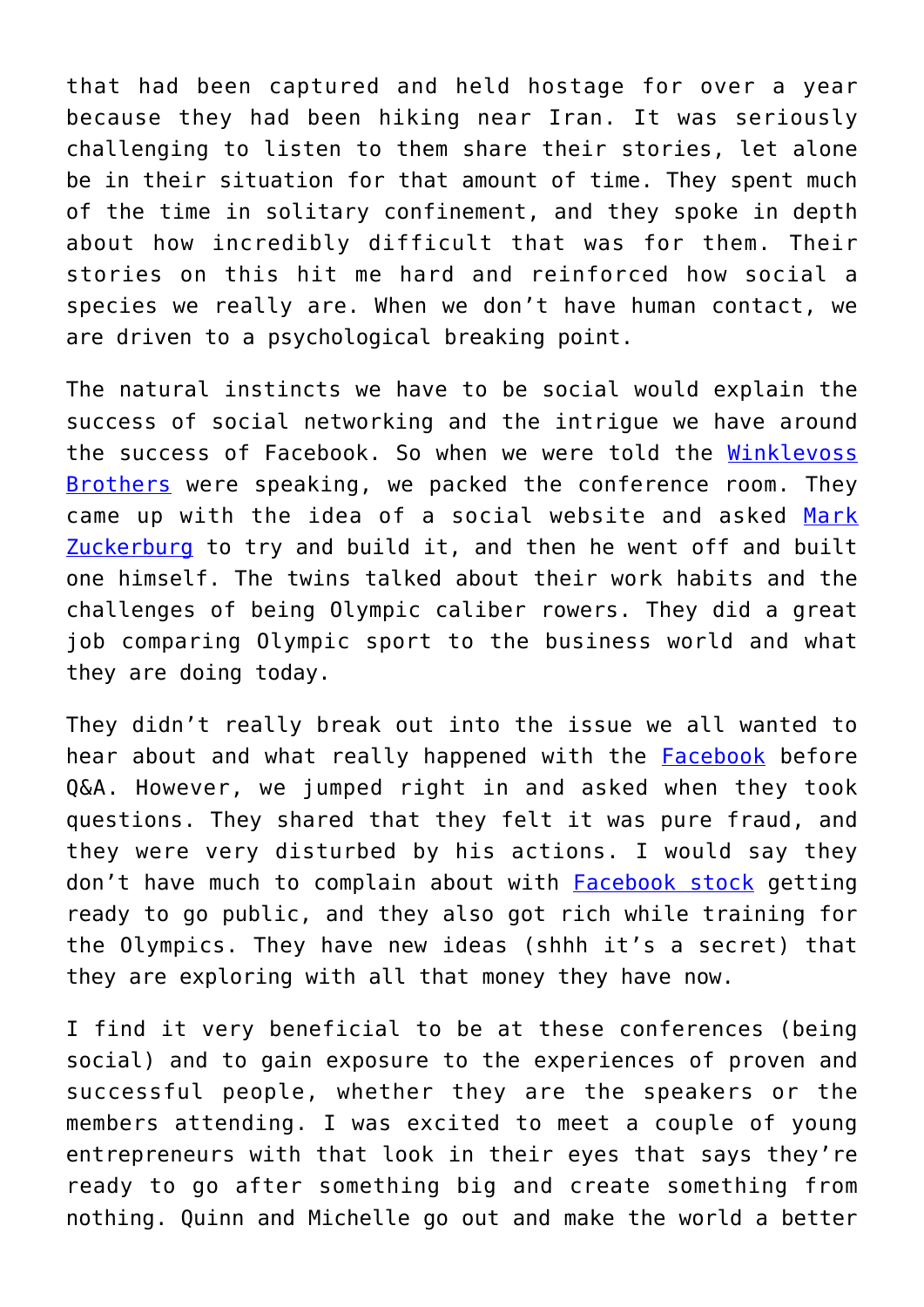place with your budding entrepreneurial spirit! What are you doing to let that inner entrepreneur to come out?

### **[The Mobile Future is Right](http://anentrepreneurialjourney.com/the-mobile-future-is-right-before-our-eyes/) [Before Our Eyes!](http://anentrepreneurialjourney.com/the-mobile-future-is-right-before-our-eyes/)**

Last week, I traveled to Dallas, TX for a guys' weekend with my son Tony, his close friend Steven, and my brother Mark. While there, we also attended the Bills vs. Cowboys football game. Having grown up in Rochester, NY, I am a Bills fan, which is often difficult to endure. That weekend was no exception. Even after a great start to the season, the Bills lost 44 to 7. Other than that, we had a great time, and the Cowboys' stadium is off the charts!

You seem to open your eyes more to what is around you when you're in a new environment, so being a bit more observant, I watched the nonstop mobile usage around me. These observations made me want to share some recent research that has been released. Based on the research and my own thoughts, mobile devices are becoming a powerful force in our lives.

As we went to restaurants, the social watering holes, the tailgate party, and even in the stadium, I noticed how many people were using their mobile devices to stay in touch, update Facebook and Twitter, and take pictures to upload or send out to everyone. Sitting in Cracker Barrel next to a table filled with the 60 plus crowd waiting on their food, I watched all of them tapping away, or reading what was on their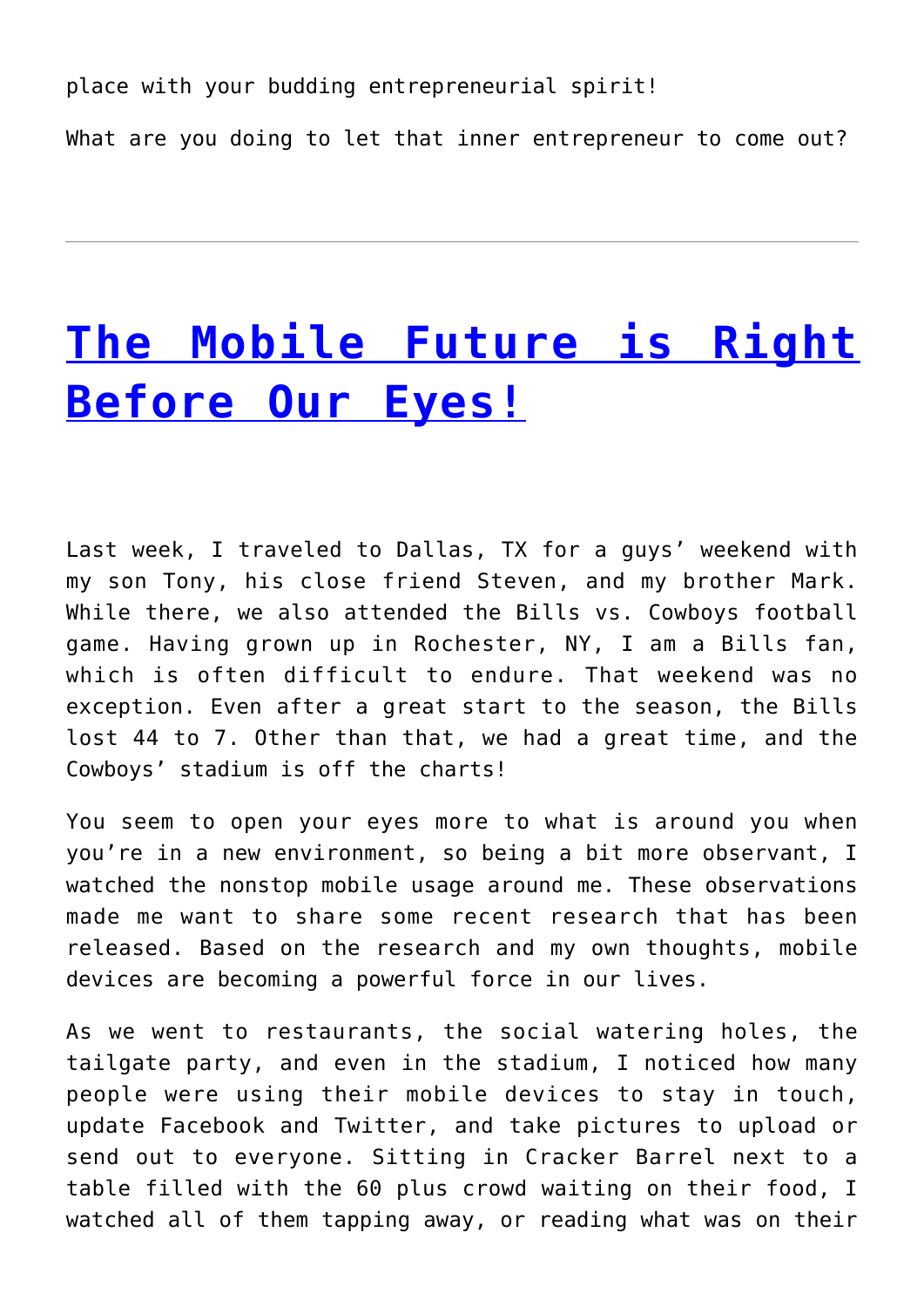phones. This is universal and will expand as speed increases and apps are introduced, making our lives easier as well as more resourceful and connected.



In a previous [blog,](http://efficience.us/greg/Mobile-Takeover) I discussed the research of [Mary Meeker](http://en.wikipedia.org/wiki/Mary_Meeker), a leader in mobile technology research. She released new data at the [Web 2.0 Summit](http://www.web2summit.com/web2011)recently, and it showed the continued surge of mobile usage, traffic, and e-commerce.

In the area of e-commerce, she discussed how [eBay](http://www.ebay.com/)'s mobile sales have reached \$4-billion, [Paypal](http://www.paypal.com/) has hit \$3-billion, [Amazon](http://www.amazon.com/) has made \$2-billion, and [Square](https://squareup.com/?gclid=CMae5tDpwawCFY2b7QodiWS4pQ) is at \$1-billion. All had big increases with Square up 20,000% year over year growth! From what I observed, it is just going to continue to be off the charts!

Meeker explained that over the past year, the use of mobile search has increased four times, and the mobile app and advertising revenue combined has been growing at 153% annual compound rate since 2008. At that time, the revenue was at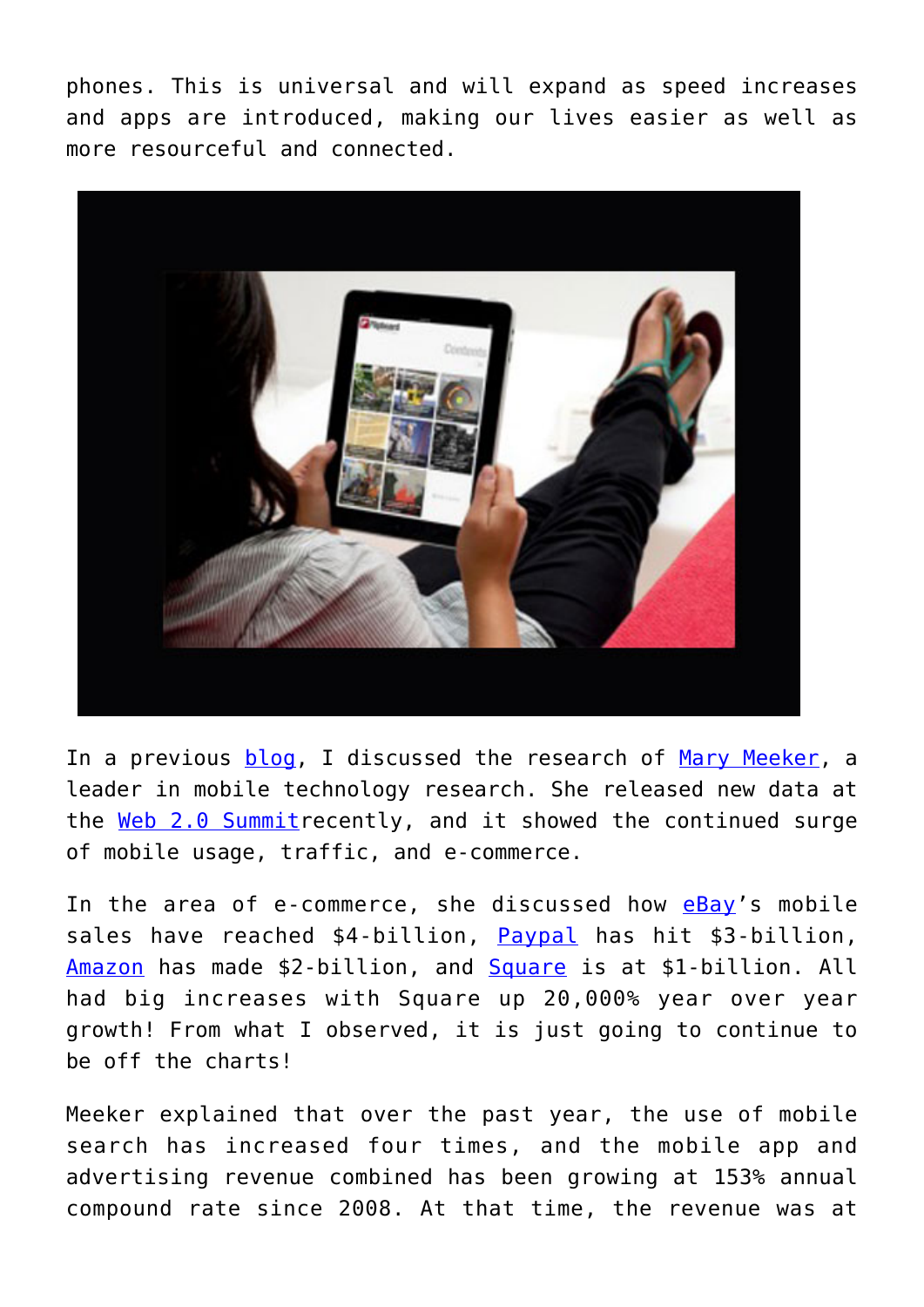\$700-million, and now it has hit \$12-billion! This is amazing growth!

For internet services like [Pandora](http://www.pandora.com/), [Twitter,](http://www.twitter.com/) and [Facebook,](http://www.facebook.com/) a large portion of their traffic is from mobile devices. Actually, for Pandora and Twitter, the majority of their traffic is mobile with Pandora generating 65% of traffic and Twitter gaining 55% of traffic this way. Approximately 33% of Facebook traffic comes from mobile devices, and it is increasing dramatically.

This all means we are entering a world much different from where we have been, and it is changing fast. We will be doing so much more on our mobile devices, and this will drive how we work and play. How does this affect you and your business? Can you improve your service to allow easier access to your products and services over mobile devices?

As I contemplated these questions over the weekend, I had an idea dealing with mobile devices and connecting people that has been brewing for awhile now, but it was solidified in Dallas. What ideas do you have to connect people, share information, or simplify things? The next [Gates,](http://www.microsoft.com/presspass/exec/billg/?tab=biography) [Jobs,](http://en.wikipedia.org/wiki/Steve_Jobs) or [Zuckerberg](http://en.wikipedia.org/wiki/Mark_Zuckerberg) is brewing and will show up soon. Why not you?

#### **[A Connection Worthwhile](http://anentrepreneurialjourney.com/a-connection-worthwhile/)**

Did you ever wonder how a website that does nothing but allow you to display your life to all your friends and family and is free to use, could be worth around [\\$11 Billion](http://www.forbes.com/forbes/2010/0118/outfront-facebook-shares-internet-friends-like-these.html)?? [Facebook](http://www.facebook.com/) is. This valuation comes from the power of connecting…not just people, but things. When connectivity is increased, value goes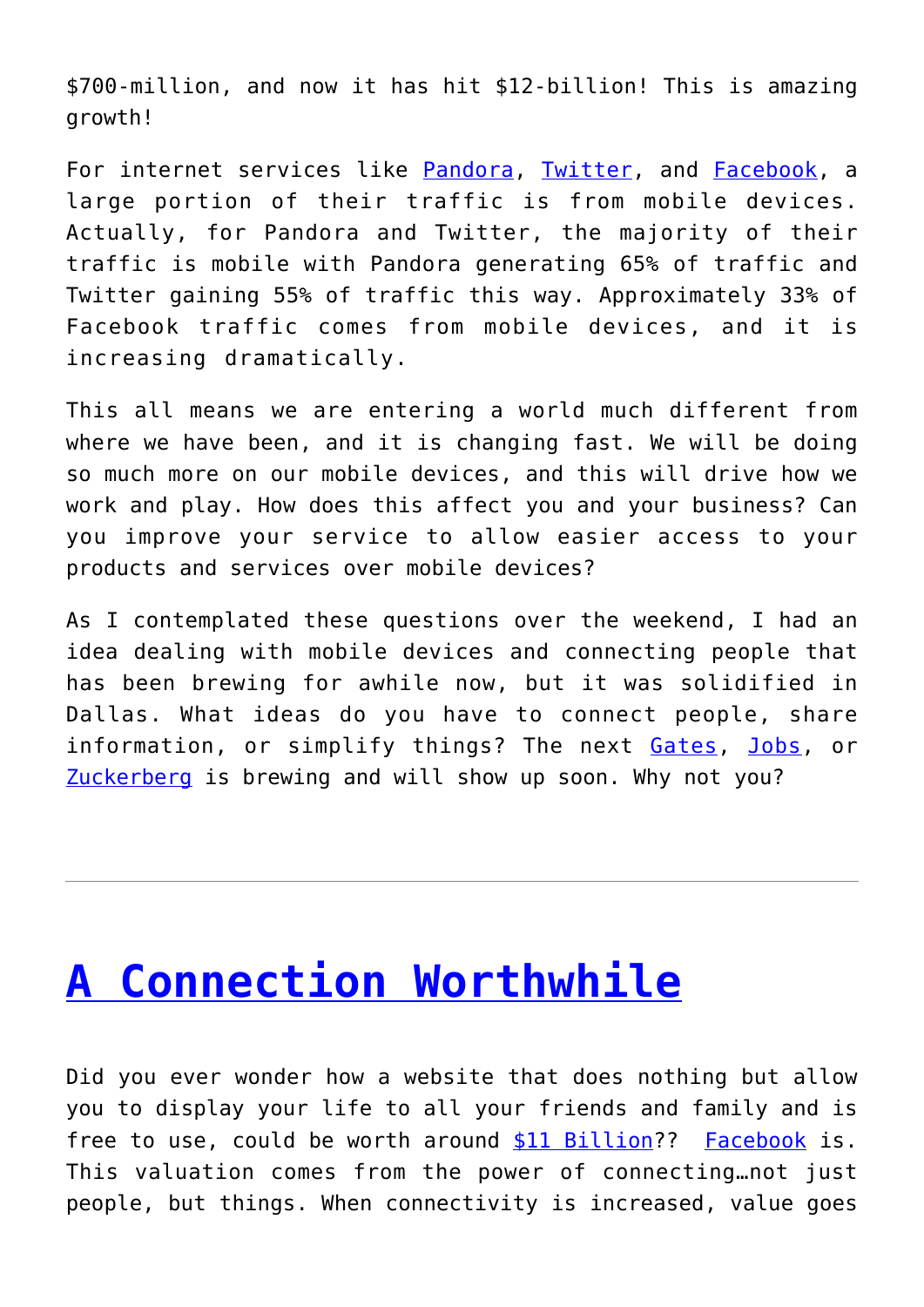up exponentially.

This could best be understood with the explanation of the "fax effect". The first fax machine that was made cost exorbitant amounts of money during research and development, and was worth relatively nothing. Not until you add another fax machine does their start to be value. Add another and another to the network and you start to create something of real value. Each arithmetic addition allows for the value to be increased by the square of the connections.

In the mid 90's, I read the book *[Out of Control](http://www.kk.org/books/out-of-control.php)*, and then in 1999 came the book *[New Rules for the New Economy](http://www.kk.org/books/new-rules-for-the-new-economy.php)* both by Kevin Kelly. From *[Out of Control](http://www.kk.org/books/out-of-control.php)* came the understanding that networks with high degrees of feedback create collective intelligence (more on this subject soon). This is what led me to the crazy idea of starting a mutual fund run by the shareholders called the iFund. We started in 2001, right at the beginning of that nasty down turn in the market and it never took off. An idea before its time, I believe, and we closed down when we sold off IPS Funds.

[Kevin Kelly](http://www.kk.org/) said in *[New Rules for the New Economy](http://www.kk.org/books/new-rules-for-the-new-economy.php)* that "The dynamic of our society, and particularly our new economy, will increasingly obey the logic of networks. Understanding how networks work will be the key to understanding how the economy works". This truth is backed by the looking at the success of [Amazon](http://www.amazon.com/), [Ebay](http://www.ebay.com/), [Facebook,](http://www.facebook.com/) [Google](http://www.google.com/), and the many other beneficiaries of the network effect.



So going back to the beginning, the valuation of [Facebook](http://www.facebook.com/) is based on the power of the [network effect.](http://en.wikipedia.org/wiki/Network_effect) Are you creating a network that is increasing the value of you, your business, and your community? You have a network with the people in your company and all of your suppliers, vendors, and clients. How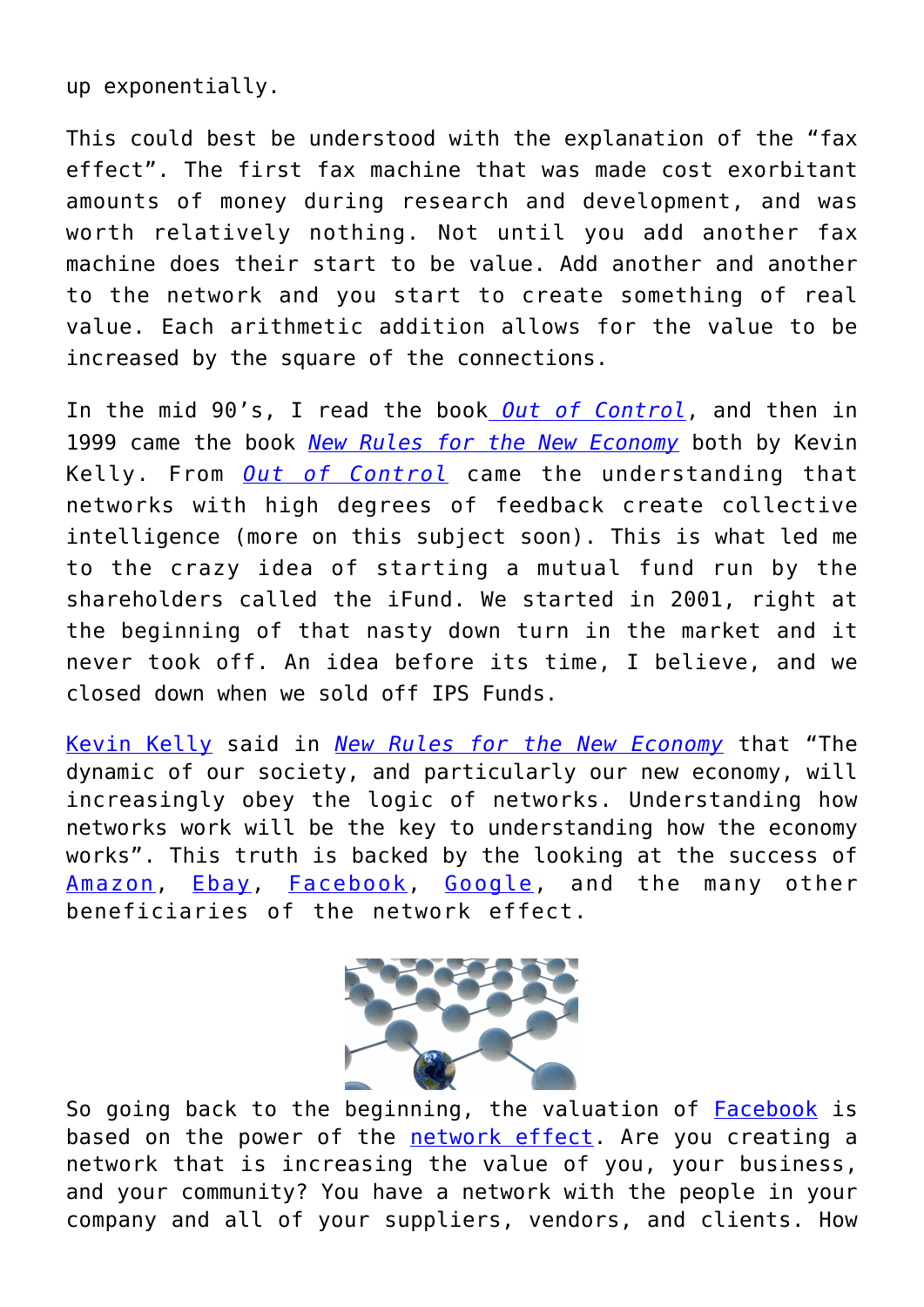#### **[What's the Pattern Here?](http://anentrepreneurialjourney.com/whats-the-pattern-here/)**

Have you ever noticed how things work in cycles with observable patterns? As someone whose strength is observing and seeing patterns, I find it helpful to know that these patterns exist and to see if this awareness generates some form of opportunity. This may be because I have that entrepreneurial instinct that draws out this intrigue, but whatever the case, they seem to pop up everywhere.



You can find these patterns in the stock market, football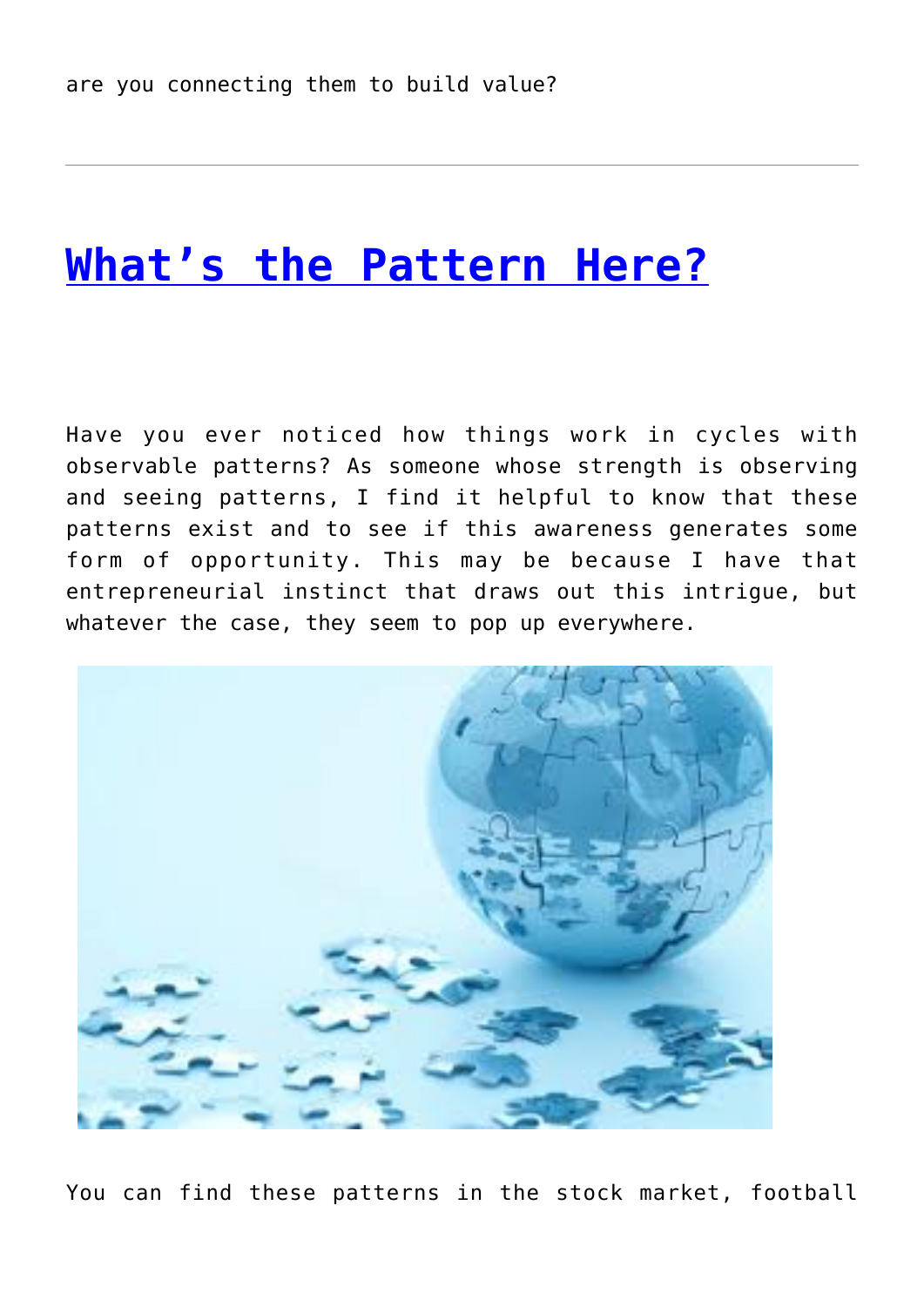teams, the weather, time to market saturation for products, and a multitude of other things. For example, look at the stock market over a long period of time. You will see that over time the [price to earnings ratio \(PE\)](http://en.wikipedia.org/wiki/P/E_ratio) tends to expand and contract over a longer time horizon than the normal business cycle.

From 1903 to around 1920, you should notice a contraction of PE from around 24 to 5. From 1920 to 1930, the PE surged from 5 to 28. From 1930 to 1950, it contracted back to 9. From 1950 to 1969, it expanded from that 9 to about 23. Then from 1969 to around 1980, it dropped back down to 7. From 1980 to 2000, you should see it surge up to 42 (can you say bubble?). We have been on a PE contraction since then. The sad news, as you can see from the pattern, is that a long uptrend does not typically start until the price to earnings ratio falls into the single digits.

Being a [University of Tennessee](http://www.utsports.com/sports/m-footbl/tenn-m-footbl-body.html) football fan, I observe the patterns there also. As fans, we have high expectations every season, which makes it difficult to see the patterns. However, you can go back to the 1960s and see a good decade for the UT program. The 1970s were tough. The 1980s bounced around with big ups and downs. The 1990s were great, and the decade of the 2000s has been sad. You would think from this, the current decade will improve.

If you listen to the news, you would think we have been on a warming trend from the past 100 years. Actually, we have been on a warming trend since the late 1970s. In the mid-70s, all the major news stories reported how the average temperatures had been dropping since the 1950s, so we would all starve to death because of crop failures. Last winter, we had snow on the ground in Knoxville, TN for over three weeks. Typically, snow only stays on the ground here for a couple of days, and this was the first time since I started living here in 1981